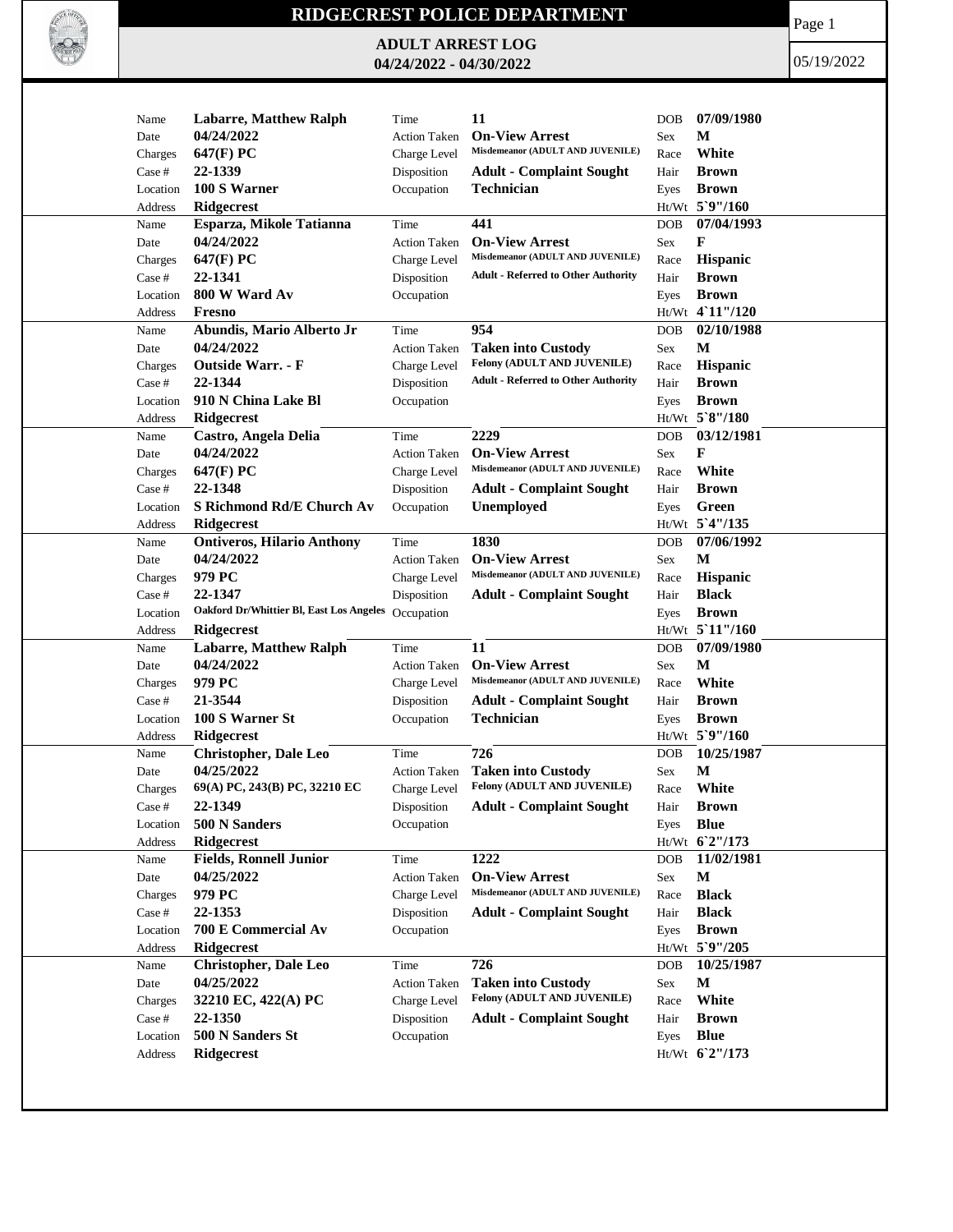## **ADULT ARREST LOG for 04/24/2022 - 04/30/2022 Page 2**

| Name     | <b>Wilson, Zachary Charles</b>           | Time                | 1616                                                      | <b>DOB</b> | 02/15/1998                     |
|----------|------------------------------------------|---------------------|-----------------------------------------------------------|------------|--------------------------------|
| Date     | 04/25/2022                               | <b>Action Taken</b> | <b>Summoned/Cited</b><br>Misdemeanor (ADULT AND JUVENILE) | Sex        | М                              |
| Charges  | 979 PC                                   | Charge Level        |                                                           | Race       | White                          |
| Case #   | 22-1355                                  | Disposition         | <b>Adult - Complaint Sought</b>                           | Hair       | <b>Brown</b>                   |
| Location | 100 W California Av                      | Occupation          |                                                           | Eyes       | <b>Brown</b><br>Ht/Wt 5`5"/180 |
| Address  | <b>Trona</b>                             |                     | 1730                                                      |            | 03/21/1985                     |
| Name     | Noda, David<br>04/25/2022                | Time                | <b>On-View Arrest</b>                                     | <b>DOB</b> | M                              |
| Date     | <b>Outside Warr. - M</b>                 | <b>Action Taken</b> | Misdemeanor (ADULT AND JUVENILE)                          | Sex        |                                |
| Charges  | 22-1358                                  | Charge Level        |                                                           | Race       | Hispanic                       |
| Case #   |                                          | Disposition         | <b>Adult - Complaint Sought</b>                           | Hair       | <b>Brown</b><br>Green          |
| Location | 101 W Ridgecrest Bl<br><b>Ridgecrest</b> | Occupation          |                                                           | Eyes       | Ht/Wt 5`9"/220                 |
| Address  | Hisey, Sladen Benjamin                   | Time                | 1937                                                      |            | 02/28/2000                     |
| Name     | 04/25/2022                               |                     | <b>On-View Arrest</b>                                     | DOB        | M                              |
| Date     |                                          | <b>Action Taken</b> | Misdemeanor (ADULT AND JUVENILE)                          | Sex        | <b>American Indian</b>         |
| Charges  | 273.6(A) PC<br>22-1360                   | Charge Level        | <b>Adult - Referred to Other Authority</b>                | Race       | <b>Brown</b>                   |
| Case #   |                                          | Disposition         |                                                           | Hair       |                                |
| Location | 600 N Gold Canyon St                     | Occupation          | <b>Employee</b>                                           | Eyes       | <b>Brown</b>                   |
| Address  | <b>Ridgecrest</b>                        |                     |                                                           |            | Ht/Wt 6'5"/190                 |
| Name     | Monje, Arturo Carlos                     | Time                | 2115                                                      | <b>DOB</b> | 11/14/2001                     |
| Date     | 04/26/2022                               | <b>Action Taken</b> | <b>Taken into Custody</b><br>Felony (ADULT AND JUVENILE)  | Sex        | $\mathbf M$                    |
| Charges  | 245(A)(1) PC, 243(D) PC, 32 PC           | Charge Level        |                                                           | Race       | Hispanic                       |
| Case #   | 22-547                                   | Disposition         | <b>Adult - Released</b>                                   | Hair       | <b>Black</b>                   |
| Location | 700 N China Lake Blvd                    | Occupation          |                                                           | Eyes       | <b>Brown</b>                   |
| Address  | Ridgecrest                               |                     |                                                           |            | Ht/Wt 5`9"/140                 |
| Name     | <b>Hudgins, James Patrick</b>            | Time                | 543                                                       | <b>DOB</b> | 12/26/1972                     |
| Date     | 04/26/2022                               | <b>Action Taken</b> | <b>On-View Arrest</b>                                     | Sex        | М                              |
| Charges  | 594(A)(1) PC, 496(A) PC, 487(A)          | Charge Level        | Felony (ADULT AND JUVENILE)                               | Race       | White                          |
| Case #   | 22-1363                                  | Disposition         | <b>Adult - Referred to Other Authority</b>                | Hair       | <b>Brown</b>                   |
| Location | 927 S China Lake Blvd                    | Occupation          |                                                           | Eyes       | Hazel                          |
| Address  | <b>Ridgecrest</b>                        |                     |                                                           |            | Ht/Wt 6'/200                   |
| Name     | <b>Taggart, Morningstar</b>              | Time                | 1013                                                      | DOB        | 06/04/1979                     |
| Date     | 04/26/2022                               | <b>Action Taken</b> | <b>Summoned/Cited</b>                                     | Sex        | F                              |
| Charges  | <b>Outside Warr. - M</b>                 | Charge Level        | Misdemeanor (ADULT AND JUVENILE)                          | Race       | White                          |
| Case #   | 22-1367                                  | Disposition         | <b>Adult - Complaint Sought</b>                           | Hair       | <b>Blonde</b>                  |
| Location | 100 California Av                        | Occupation          | <b>Clerk</b>                                              | Eyes       | Green                          |
| Address  | <b>Ridgecrest</b>                        |                     |                                                           |            | Ht/Wt 5'4"/150                 |
| Name     | Dillard, Kayla Jean                      | Time                | 951                                                       | <b>DOB</b> | 04/03/1996                     |
| Date     | 04/26/2022                               | <b>Action Taken</b> | <b>Summoned/Cited</b>                                     | Sex        | F                              |
| Charges  | 17995 HS                                 | Charge Level        | Misdemeanor (ADULT AND JUVENILE)                          | Race       | White                          |
| Case #   | 22-1366                                  | Disposition         | <b>Adult - Complaint Sought</b>                           | Hair       | <b>Black</b>                   |
| Location | 636 S Gordon St                          | Occupation          |                                                           | Eyes       | <b>Black</b>                   |
| Address  | Ridgecrest                               |                     |                                                           |            | Ht/Wt 5`10"/150                |
| Name     | Dillard, Kayla Jean                      | Time                | 951                                                       | DOB        | 04/03/1996                     |
| Date     | 04/26/2022                               | <b>Action Taken</b> | <b>Summoned/Cited</b>                                     | Sex        | F                              |
| Charges  | 979 PC, Outside Warr. - M                | Charge Level        | Misdemeanor (ADULT AND JUVENILE)                          | Race       | White                          |
| Case #   | 22-1365                                  | Disposition         | <b>Adult - Released</b>                                   | Hair       | <b>Black</b>                   |
| Location | 636 S Gordon St                          | Occupation          |                                                           | Eyes       | <b>Black</b>                   |
| Address  | <b>Ridgecrest</b>                        |                     |                                                           |            | Ht/Wt 5`10"/150                |
| Name     | King, Michelle Louise                    | Time                | 951                                                       | DOB        | 08/20/1987                     |
| Date     | 04/26/2022                               | <b>Action Taken</b> | <b>On-View Arrest</b>                                     | Sex        | F                              |
| Charges  | 460(B) PC, 17995 HS                      | Charge Level        | Felony (ADULT AND JUVENILE)                               | Race       | White                          |
| Case #   | 22-1369                                  | Disposition         | <b>Adult - Complaint Sought</b>                           | Hair       | <b>Red</b>                     |
| Location | 636 S Gordon St                          | Occupation          | <b>None</b>                                               | Eyes       | <b>Blue</b>                    |
| Address  | <b>Ridgecrest</b>                        |                     |                                                           |            | Ht/Wt 5`7"/130                 |
| Name     | Perrine, Richard Kent III                | Time                | 1812                                                      | <b>DOB</b> | 04/22/1992                     |
| Date     | 04/26/2022                               | <b>Action Taken</b> | <b>On-View Arrest</b>                                     | Sex        | M                              |
| Charges  | 11550(A) HS                              | Charge Level        | Misdemeanor (ADULT AND JUVENILE)                          | Race       | White                          |
| Case #   | 22-1373                                  | Disposition         | <b>Adult - Complaint Sought</b>                           | Hair       | <b>Brown</b>                   |
| Location | 1081 N China Lake Bl                     | Occupation          |                                                           | Eyes       | <b>Brown</b>                   |
| Address  | <b>Ridgecrest</b>                        |                     |                                                           |            | Ht/Wt_5`10"/165                |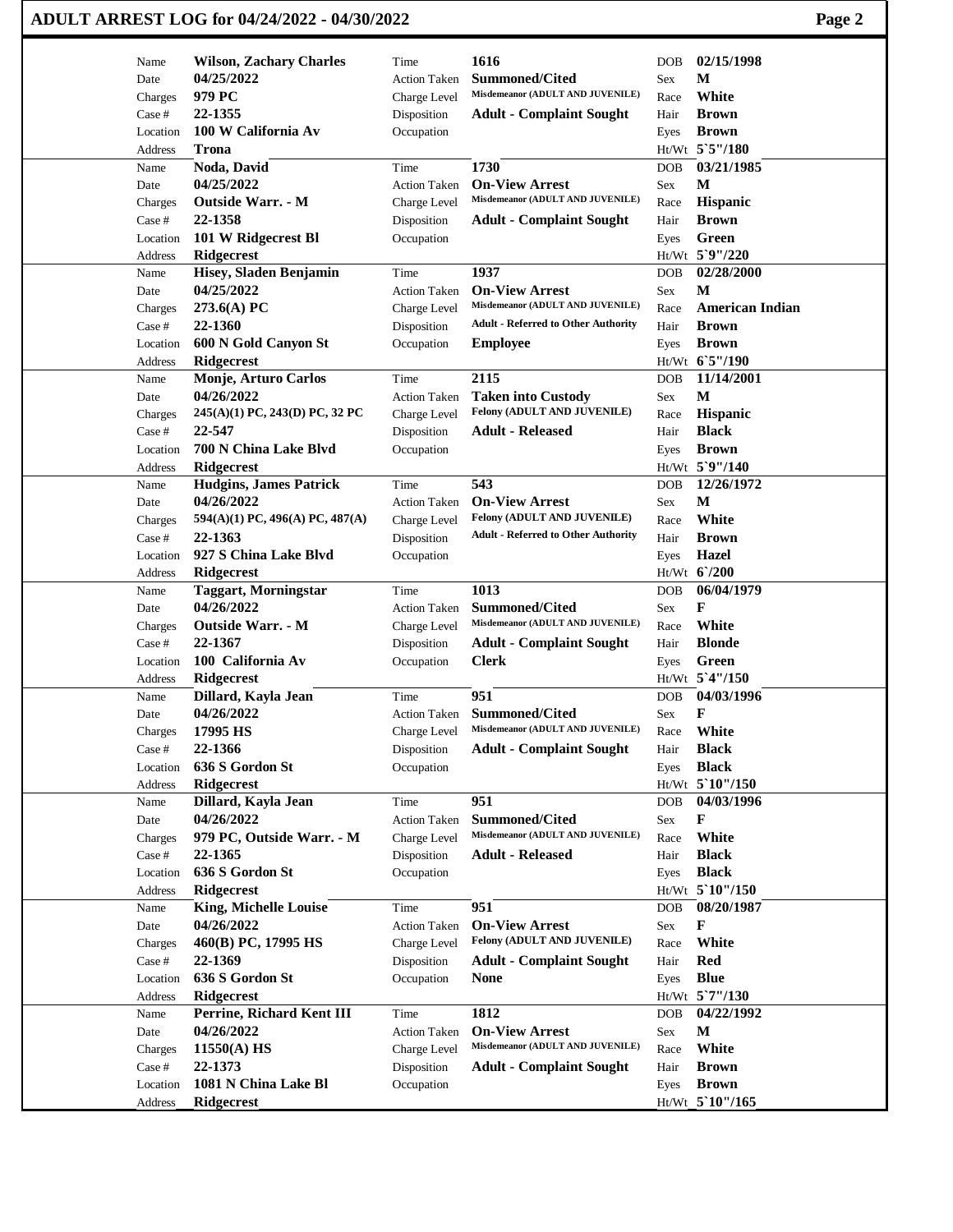|                   | ADULT ARREST LOG for 04/24/2022 - 04/30/2022 |                     |                                                           |            |                 | Page 3 |
|-------------------|----------------------------------------------|---------------------|-----------------------------------------------------------|------------|-----------------|--------|
| Name              | <b>Smith, Ashley</b>                         | Time                | 1132                                                      | DOB        | 02/24/1985      |        |
| Date              | 04/27/2022                                   | <b>Action Taken</b> | <b>Summoned/Cited</b>                                     | Sex        | F               |        |
| Charges           | 979 PC                                       | Charge Level        | Misdemeanor (ADULT AND JUVENILE)                          | Race       | <b>Black</b>    |        |
| Case #            | 22-1382                                      | Disposition         | <b>Adult - Complaint Sought</b>                           | Hair       | <b>Brown</b>    |        |
| Location          | 100 W California Av                          | Occupation          |                                                           | Eyes       | <b>Brown</b>    |        |
| Address           | <b>Ridgecrest</b>                            |                     |                                                           |            | Ht/Wt 5`8"/270  |        |
| Name              | <b>Jennings, Charles Walter</b>              | Time                | 2216                                                      | <b>DOB</b> | 09/10/1981      |        |
| Date              | 04/27/2022                                   | <b>Action Taken</b> | <b>On-View Arrest</b>                                     | Sex        | М               |        |
| Charges           | 979 PC, 4462.5 VC, 979 PC                    | Charge Level        | Felony (ADULT AND JUVENILE)                               | Race       | White           |        |
| Case #            | 22-1385                                      | Disposition         | <b>Adult - Referred to Other Authority</b>                | Hair       | <b>Brown</b>    |        |
| Location          | 1131 W St George Av                          | Occupation          |                                                           | Eyes       | <b>Brown</b>    |        |
| Address           | <b>Ridgecrest</b>                            |                     |                                                           |            | Ht/Wt 5`9"/190  |        |
| Name              | <b>Jennings, Charles Walter</b>              | Time                | 2216                                                      | DOB        | 09/10/1981      |        |
| Date              | 04/27/2022                                   | <b>Action Taken</b> | <b>On-View Arrest</b>                                     | Sex        | M               |        |
| Charges           | <b>Warrant Arrest</b>                        | Charge Level        | Misdemeanor (ADULT AND JUVENILE)                          | Race       | White           |        |
| Case #            | 20-3777                                      | Disposition         | <b>Adult - Complaint Sought</b>                           | Hair       | <b>Brown</b>    |        |
| Location          | 1131 W St George Av                          | Occupation          |                                                           | Eyes       | <b>Brown</b>    |        |
| Address           | <b>Ridgecrest</b>                            |                     |                                                           |            | Ht/Wt 5`9"/190  |        |
| Name              | Jaimes, Manuel Jr                            | Time                | 158                                                       | <b>DOB</b> | 03/31/1998      |        |
| Date              | 04/27/2022                                   | <b>Action Taken</b> | <b>On-View Arrest</b>                                     | Sex        | M               |        |
| Charges           | 422(A) PC, 69(A) PC, 148(A)(1) P             | Charge Level        | Felony (ADULT AND JUVENILE)                               | Race       | <b>Hispanic</b> |        |
| Case #            | 22-1378                                      | Disposition         | <b>Adult - Complaint Sought</b>                           | Hair       | <b>Black</b>    |        |
| Location          | 135 E Garnet Av                              | Occupation          |                                                           | Eyes       | <b>Black</b>    |        |
| Address           | <b>Bakersfield</b>                           |                     |                                                           |            | Ht/Wt 5`8"/185  |        |
| Name              | <b>Snyder, April Marie</b>                   | Time                | 1103                                                      | <b>DOB</b> | 06/22/1973      |        |
| Date              | 04/27/2022                                   | <b>Action Taken</b> | <b>Summoned/Cited</b>                                     | Sex        | F               |        |
| Charges           | 979 PC                                       | Charge Level        | Misdemeanor (ADULT AND JUVENILE)                          | Race       | White           |        |
| Case #            | 21-2337                                      | Disposition         | <b>Adult - Complaint Sought</b>                           | Hair       | <b>Blonde</b>   |        |
| Location          | 100 W Californnia Ave                        | Occupation          | <b>Cook</b>                                               | Eyes       | Hazel           |        |
| Address           | Ridgecrest                                   |                     |                                                           |            | Ht/Wt 5`5"/120  |        |
| Name              | Long, Wesley Emerson Jr                      | Time                | 505                                                       | <b>DOB</b> | 04/12/1975      |        |
| Date              | 04/28/2022                                   | <b>Action Taken</b> | <b>On-View Arrest</b>                                     | Sex        | M               |        |
| Charges           | 14601.1(a) $VC$                              | Charge Level        | Misdemeanor (ADULT AND JUVENILE)                          | Race       | <b>Hispanic</b> |        |
| Case #            | 22-1386                                      | Disposition         | <b>Adult - Complaint Sought</b>                           | Hair       | <b>Black</b>    |        |
| Location          | 300 W Bowman Rd                              | Occupation          |                                                           | Eyes       | <b>Brown</b>    |        |
| Address           | Ridgecrest                                   |                     |                                                           |            | Ht/Wt 5`7"/175  |        |
| Name              | <b>Ihle, James Franklin</b>                  | Time                | 533                                                       | <b>DOB</b> | 09/19/1998      |        |
| Date              | 04/28/2022                                   | <b>Action Taken</b> | <b>On-View Arrest</b>                                     | Sex        | $\mathbf M$     |        |
|                   | 466 PC                                       | Charge Level        | Misdemeanor (ADULT AND JUVENILE)                          | Race       | White           |        |
| Charges<br>Case # | 22-1387                                      |                     |                                                           | Hair       | <b>Blonde</b>   |        |
|                   |                                              | Disposition         | <b>Adult - Complaint Sought</b>                           |            | <b>Blue</b>     |        |
| Location          | 500 N Cisco St                               | Occupation          |                                                           | Eyes       | Ht/Wt 5`10"/180 |        |
| Address           | <b>Ridgecrest</b>                            | Time                | 533                                                       | <b>DOB</b> | 07/21/2003      |        |
| Name              | Tamez, Katrina<br>04/28/2022                 |                     | <b>On-View Arrest</b>                                     |            | F               |        |
| Date              |                                              | <b>Action Taken</b> | Misdemeanor (ADULT AND JUVENILE)                          | Sex        | White           |        |
| Charges           | 11364(A) HS<br>22-1388                       | Charge Level        |                                                           | Race       | <b>Blonde</b>   |        |
| Case #            |                                              | Disposition         | <b>Adult - Complaint Sought</b>                           | Hair       |                 |        |
| Location          | 500 N Cisco St                               | Occupation          |                                                           | Eyes       | <b>Blue</b>     |        |
| Address           | <b>Ridgecrest</b>                            |                     |                                                           |            | Ht/Wt 5'4"/119  |        |
| Name              | <b>Billings, Jennifer Reynne</b>             | Time                | 1908                                                      | <b>DOB</b> | 11/26/1969      |        |
| Date              | 04/28/2022                                   | <b>Action Taken</b> | <b>On-View Arrest</b><br>Misdemeanor (ADULT AND JUVENILE) | Sex        | F               |        |
| Charges           | 11377(A) HS, 11364(A) HS, 14601.             | Charge Level        |                                                           | Race       | White           |        |
| Case #            | <b>22-1400</b>                               | Disposition         | <b>Adult - Complaint Sought</b>                           | Hair       | <b>Brown</b>    |        |
| Location          | 575 N China Lake Bl                          | Occupation          |                                                           | Eyes       | <b>Brown</b>    |        |
| Address           | <b>Ridgecrest</b>                            |                     |                                                           |            | Ht/Wt 5`7"/150  |        |
| Name              | Stanleyratto, Jonathan Edward Time           |                     | 625                                                       | DOB        | 09/02/1992      |        |
| Date              | 04/28/2022                                   | <b>Action Taken</b> | <b>Taken into Custody</b>                                 | Sex        | $\mathbf M$     |        |
| Charges           | 10851(A) VC                                  | Charge Level        | Felony (ADULT AND JUVENILE)                               | Race       | White           |        |
| Case #            | 22-1374                                      | Disposition         | <b>Adult - Referred to Other Authority</b>                | Hair       | <b>Blonde</b>   |        |
| Location          | W Olive Av/ S Norma St                       | Occupation          |                                                           | Eyes       | <b>Blue</b>     |        |
| Address           | Ridgecrest                                   |                     |                                                           |            | Ht/Wt 5'6"/137  |        |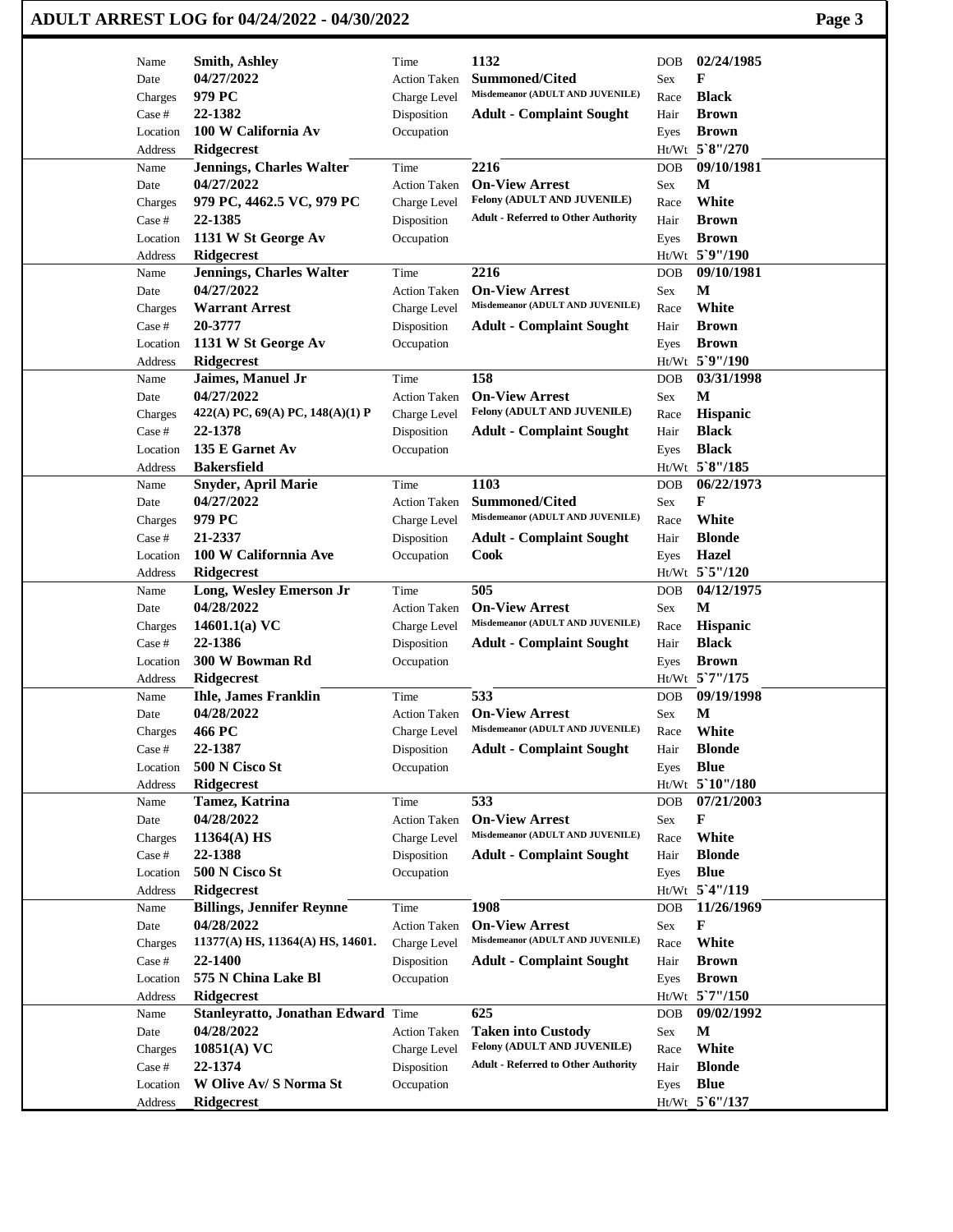|                 | ADULT ARREST LOG for 04/24/2022 - 04/30/2022 |                             |                                                      |                                  | Page 4 |
|-----------------|----------------------------------------------|-----------------------------|------------------------------------------------------|----------------------------------|--------|
| Name            | Sanderson, Autumn Rae                        | Time                        | 1514                                                 | 10/11/1981<br><b>DOB</b>         |        |
| Date            | 04/28/2022                                   | <b>Action Taken</b>         | <b>Summoned/Cited</b>                                | F<br>Sex                         |        |
| Charges         | $4000(a)(1)$ VC                              | Charge Level                | <b>Infraction</b>                                    | White<br>Race                    |        |
| Case #          | 22-1395                                      | Disposition                 | <b>Adult - Complaint Sought</b>                      | <b>Brown</b><br>Hair             |        |
| Location        | 800 S China Lake Bl                          | Occupation                  |                                                      | <b>Blue</b><br>Eyes              |        |
| Address         | <b>Ridgecrest</b>                            |                             |                                                      | Ht/Wt 5`7"/180                   |        |
| Name            | <b>Chase, Ashiza Annette</b>                 | Time                        | 1139                                                 | 05/09/1994<br><b>DOB</b>         |        |
| Date            | 04/28/2022                                   | <b>Action Taken</b>         | <b>On-View Arrest</b>                                | F<br>Sex                         |        |
| Charges         | 69(A) PC, 4532(A)(1) PC, 148(A)(             | Charge Level                | Felony (ADULT AND JUVENILE)                          | <b>Black</b><br>Race             |        |
| Case #          | 22-1391                                      | Disposition                 | <b>Adult - Complaint Sought</b>                      | <b>Black</b><br>Hair             |        |
| Location        | 612 E Commercial                             | Occupation                  |                                                      | <b>Brown</b><br>Eyes             |        |
| Address         | <b>Round Rock</b>                            |                             |                                                      | Ht/Wt 5'4"/156                   |        |
| Name            | Angelo, Lisa Gaye                            | Time                        | 1931                                                 | 06/14/1965<br>DOB                |        |
| Date            | 04/28/2022                                   | <b>Action Taken</b>         | <b>Summoned/Cited</b>                                | F<br>Sex                         |        |
| Charges         | <b>Outside Warr. - M</b>                     | Charge Level                | Misdemeanor (ADULT AND JUVENILE)                     | White<br>Race                    |        |
| Case #          | 22-1399                                      | Disposition                 | <b>Adult - Released</b>                              | <b>Brown</b><br>Hair             |        |
| Location        | <b>West Valley Detention Center Sbcso</b>    | Occupation                  |                                                      | <b>Hazel</b><br>Eyes             |        |
| Address         | <b>Ridgecrest</b>                            |                             |                                                      | Ht/Wt 5`10"/237                  |        |
| Name            | <b>Devous, Michael Thomas</b>                | Time                        | 811                                                  | 08/12/1990<br><b>DOB</b>         |        |
| Date            | 04/29/2022                                   | <b>Action Taken</b>         | <b>On-View Arrest</b>                                | M<br>Sex                         |        |
| Charges         | 594(A)(2) PC, 10852 VC, 488 PC               | Charge Level                | Felony (ADULT AND JUVENILE)                          | White<br>Race                    |        |
| Case #          | 22-1402                                      | Disposition                 | <b>Adult - Complaint Sought</b>                      | <b>Brown</b><br>Hair             |        |
| Location        | 300 Block Of South Helena                    | Occupation                  | <b>Unemployed</b>                                    | <b>Blue</b><br>Eyes              |        |
| Address         | <b>Ridgecrest</b>                            |                             |                                                      | Ht/Wt 5`9"/180                   |        |
| Name            | <b>Devous, Michael Thomas</b>                | Time                        | 811                                                  | 08/12/1990<br><b>DOB</b>         |        |
| Date            | 04/29/2022                                   | <b>Action Taken</b>         | <b>On-View Arrest</b>                                | М<br>Sex                         |        |
| Charges         | 594(A)(2) PC, 10852 VC, 488 PC               | Charge Level                | Felony (ADULT AND JUVENILE)                          | White<br>Race                    |        |
| Case #          | 22-1406                                      | Disposition                 | <b>Adult - Complaint Sought</b>                      | <b>Brown</b><br>Hair             |        |
| Location        | 300 S Helena St                              | Occupation                  | <b>Unemployed</b>                                    | <b>Blue</b><br>Eyes              |        |
| Address         | <b>Ridgecrest</b>                            |                             |                                                      | Ht/Wt 5`9"/180                   |        |
| Name            | Cacho, Ricardo                               | Time                        | 748                                                  | 09/22/1989<br>DOB                |        |
| Date            | 04/29/2022                                   | <b>Action Taken</b>         | <b>On-View Arrest</b>                                | M<br>Sex                         |        |
| Charges         | 979 PC, 979 PC                               | Charge Level                | Felony (ADULT AND JUVENILE)                          | <b>Hispanic</b><br>Race          |        |
| Case #          | 22-1407                                      | Disposition                 | <b>Adult - Complaint Sought</b>                      | <b>Black</b><br>Hair             |        |
| Location        | 100 W Wilson Av                              | Occupation                  |                                                      | <b>Brown</b><br>Eyes             |        |
| Address         | <b>Ridgecrest</b>                            |                             |                                                      | Ht/Wt 5`5"/150                   |        |
| Name            | Lonzo, Joshua Andrew                         | Time                        | 1652                                                 | 04/13/1992<br>DOB                |        |
| Date            | 04/29/2022                                   | <b>Action Taken</b>         | <b>On-View Arrest</b><br>Felony (ADULT AND JUVENILE) | $\mathbf M$<br>Sex               |        |
| Charges         | 273.5(A) PC, Outside Warr. - F Charge Level  |                             |                                                      | White<br>Race                    |        |
| Case #          | 22-1412                                      | Disposition                 | <b>Adult - Complaint Sought</b>                      | <b>Brown</b><br>Hair             |        |
| Location        | 210 N American St<br>Ridgecrest              | Occupation                  | <b>Unemployed</b>                                    | Hazel<br>Eyes<br>Ht/Wt 5 11"/145 |        |
| Address         | <b>Johnson, Thomas Robert</b>                | Time                        | 625                                                  | 07/17/1978                       |        |
| Name            | 04/29/2022                                   | <b>Action Taken</b>         | <b>On-View Arrest</b>                                | <b>DOB</b><br>M                  |        |
| Date<br>Charges | 487(A) PC, 594(A)(2) PC, 466 PC              |                             | Felony (ADULT AND JUVENILE)                          | Sex<br>White                     |        |
| Case #          | 22-1404                                      | Charge Level<br>Disposition | <b>Adult - Referred to Other Authority</b>           | Race<br><b>Brown</b><br>Hair     |        |
| Location        | 300 W Dewalt Av                              | Occupation                  | <b>Laborer/Roofing</b>                               | <b>Blue</b>                      |        |
| Address         | <b>Ridgecrest</b>                            |                             |                                                      | Eyes<br>Ht/Wt 5'11"/190          |        |
| Name            | Stanleyratto, Jonathan Edward Time           |                             | 625                                                  | 09/02/1992<br><b>DOB</b>         |        |
| Date            | 04/29/2022                                   | <b>Action Taken</b>         | <b>On-View Arrest</b>                                | M<br>Sex                         |        |
| Charges         | 487(A) PC, 594(A)(2) PC, 10852 V             | Charge Level                | Felony (ADULT AND JUVENILE)                          | White<br>Race                    |        |
| Case #          | 22-1404                                      | Disposition                 | <b>Adult - Referred to Other Authority</b>           | <b>Blonde</b><br>Hair            |        |
| Location        | W Olive Av/ S Norma St                       | Occupation                  |                                                      | <b>Blue</b><br>Eyes              |        |
| Address         | <b>Ridgecrest</b>                            |                             |                                                      | Ht/Wt 5'6"/137                   |        |
| Name            | <b>Albarran, Miguel Angel</b>                | Time                        | 2310                                                 | 05/20/1990<br><b>DOB</b>         |        |
| Date            | 04/29/2022                                   | <b>Action Taken</b>         | <b>On-View Arrest</b>                                | $\mathbf M$<br>Sex               |        |
| Charges         | 602(M) PC                                    | Charge Level                | Misdemeanor (ADULT AND JUVENILE)                     | <b>Hispanic</b><br>Race          |        |
| Case #          | 22-1416                                      | Disposition                 | <b>Adult - Referred to Other Authority</b>           | <b>Black</b><br>Hair             |        |
| Location        | 345 S China Lake Bl                          | Occupation                  |                                                      | <b>Brown</b><br>Eyes             |        |
| Address         | Ridgecrest                                   |                             |                                                      | Ht/Wt 5'6"/170                   |        |
|                 |                                              |                             |                                                      |                                  |        |